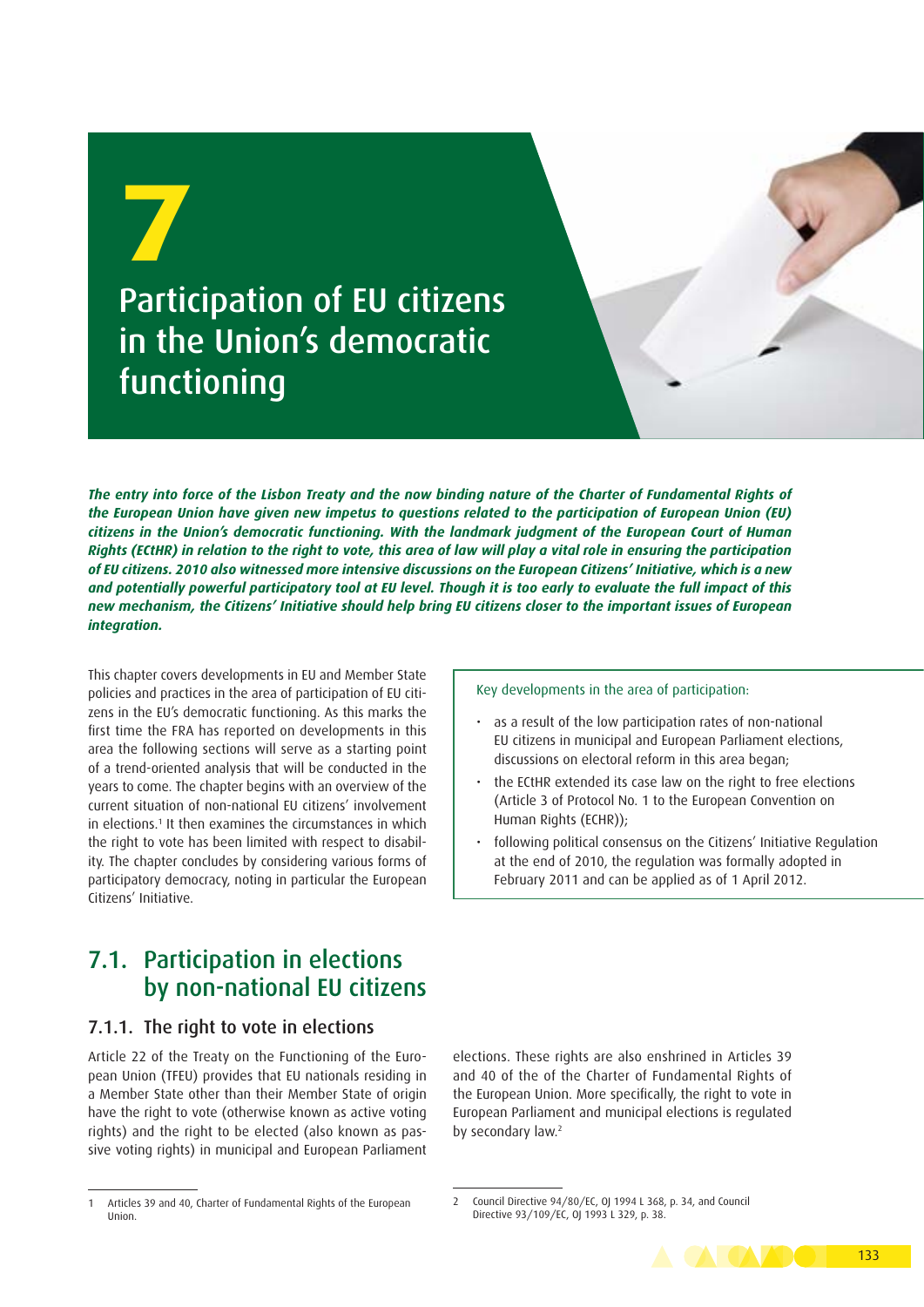#### 7.1.2. Participation in European Parliament elections: problems and reforms

According to the European Commission, there has been a steady decrease in voter participation in European Parliament elections since the first direct European Parliament election in 1979 - only 43% turnout in the 2009 elections.<sup>3</sup> It seems that this decrease is not due to the migration of EU citizens between Member States as figures indicate that citizens who have changed their country of residence usually register to vote in European Parliament elections in the Member State of residence. The proportion of non-national citizens registered to vote in a Member State reached 11.6% in 2009, compared with 5.9% in 1994. However, due to lack of data, the European Commission could not survey the situation in all 27 Member States. The information gathered by the FRA confirms this lack of available data: many EU Member States do not keep records of the number of registered non-national EU citizens while only a small number of Member States have collected disaggregated data on how many non-national EU citizens have actually taken part in the European Parliament elections. For example, in **Cyprus** during the last 2009 European Parliament elections, 3,392 non-national EU citizens voted out of 6,458 registered nonnational EU citizens,4 and in **Finland**, 2,231 non-national EU citizens voted out of 6,211 registered.5

In the EU Citizenship Report 2010,<sup>6</sup> the European Commission identified problems encountered by EU citizens living in a Member State other than their own when both voting and standing for European Parliament elections. For example, the early publication of election results can be problematic as it may influence an ongoing poll in another Member State (this happened in the **Netherlands**). Another significant problem is the lack of information on topics such as voting rights, registration procedures for the electoral roll and conditions attached to the right to stand for election. The European Commission is currently assessing the situation in countries where these problems have arisen and has called on EU Member States to address some of these issues. The Commission is also proposing reforms to improve EU citizens' participation.

On 20 April 2010, the European Commission published its Action Plan for the implementation of the Stockholm Programme.7 For 2011 and 2012, the Commission announced, a legislative proposal amending Directive 93/109/EC on European Parliament elections. The Action Plan also envisages the publication of a report on national practices on elections for the European Parliament by 2012.

Furthermore, in 2010 the Committee on Constitutional Affairs of the European Parliament prepared a draft report on electoral reform at the EU level, aiming to modify the Act of 1976 on the election of the Members of the European Parliament (MEPs).<sup>8</sup> Among its proposals, it raised the possibility of increasing the number of MEPs by 25 MEPs who would be elected by a single constituency formed of the whole territory of the EU. Also, the creation of transnational electoral lists composed of candidates from at least one third of the Member States was proposed. Each elector would be able to cast their vote for the national or regional list as well as the newly established EU constituency. The report further proposes establishing an electoral authority at EU level in charge of regulating the proper conduct of the election. The debate in the Committee is planned for the spring of 2011.

#### 7.1.3. Participation in municipal elections

According to the Stockholm Programme Action Plan, a second implementation report of Council Directive 94/80/EC will be published by 2011. This directive sets out the conditions for the exercise of active and passive voting rights in municipal elections by EU citizens residing in a Member State of which they are not nationals. Without harmonising the electoral rules, the directive aims to facilitate the participation in municipal elections of EU citizens who have decided to reside in another Member State. The main achievement of the directive is the eradication of the nationality requirement which used to be necessary in many EU Member States in order to exercise voting rights. In 2002, the European Commission published its first report on the Directive's implementation, which concluded that the transposition process had been successfully completed with only a few instances of non-compliance.<sup>9</sup> However, in practice, the proportion of non-national EU citizens who actually voted in municipal elections was rather low.

The FRA enquired whether some Member States allowed non-national EU citizens to participate in regional or national elections or in national citizens' initiatives. It was reported that no Member State gives voting rights to non-national EU citizens in any other elections than municipal and European Parliament elections. **Slovenia** is the only exception to this as EU citizens from other Member States may vote in elections for the National Council (the second chamber of parliament) where bodies representative of social, economic, professional and local interests are seated. If an EU citizen from another Member State residing in Slovenia belongs to one of these groups he or she will be able to vote and to be elected. In **Ireland**, United Kingdom (UK) citizens residing in the country may vote in Irish general elections; however, only Irish citizens are entitled to vote in the presidential elections.



<sup>3</sup> European Commission (2010a), pp. 3 ff.<br>4 Information supplied by the Cyprus. Elect

Information supplied by the Cyprus, Elections Service of the Ministry of Interior.

<sup>5</sup> Statistic Finland: [www.stat.fi/til/evaa/kas.html.](www.stat.fi/til/evaa/kas.html)

<sup>6</sup> European Commission (2010b), pp. 17 ff.

European Commission (2010c).

<sup>8</sup> European Parliament (2010a).<br>9 European Commission (2002).

European Commission (2002).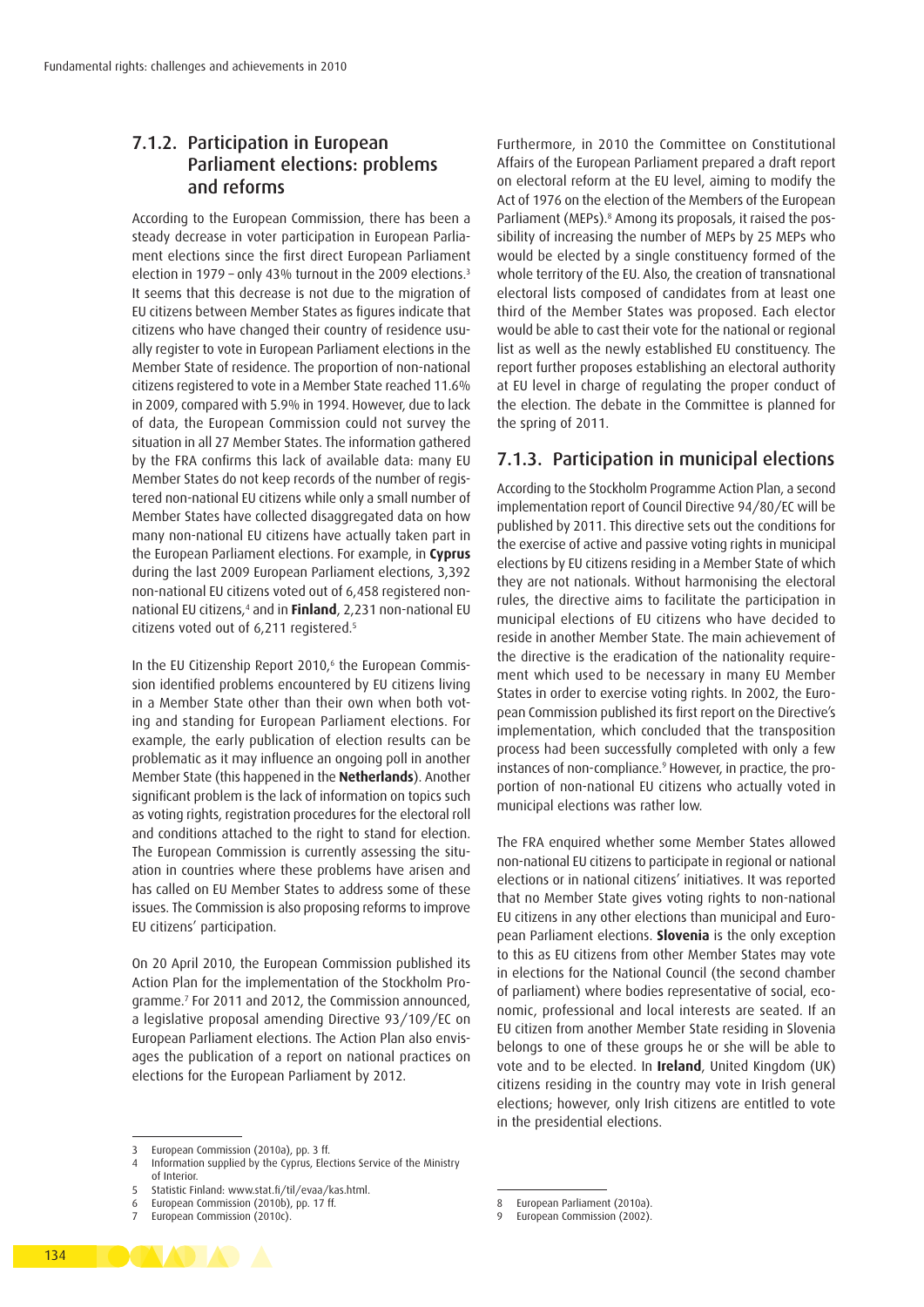7.2. The limitation of voting rights in the case of The case of *Alajos Kiss v. Hungary*<sup>12</sup> concerned a citizen's active right to vote. The ECtHR found that the automatic disenfranchisement of a person under guardianship due to a mental health problem constitutes a violation of Article 3 of Protocol No. 1 to the ECHR. According to the Constitution of **Hungary**, a person placed under guardianship does not have the right to vote. The applicant was diagnosed with a psychiatric condition and was placed under partial

guardianship. He later realised that his name was not on the electoral register and that he could not vote in the legislative elections of 2006. The ECtHR rejected the validity of an absolute ban on voting being imposed on any person under partial guardianship irrespective of his or her actual faculties. The ECtHR stated that "a single class of those with intellectual or mental disabilities is a questionable classification, and the curtailment of their rights must be subject to strict scrutiny".13 The ECtHR held that only an individualised judicial evaluation could have legitimised the restriction on the applicant's voting rights.

disability

Last year's FRA Annual Report reported on issues related to the accessibility of voting stations during the European Parliament elections for persons with disabilities.<sup>14</sup> Additional work was carried out during this reporting period: One survey on the accessibility of polling stations in Poland revealed that protecting the right to vote is still subject to challenges. According to the Law on the Election of the President of the Republic of Poland (amended on 19 November

#### **FRA ACTIVITY**

type of limitation linked to disabilities.

#### Political participation rights of persons with mental health problems and persons with intellectual disabilities in EU Member States

In the context of its disability project, in 2010 the FRA published a report on the *Right to political participation of persons with mental health problems and persons with intellectual disabilities.* The report presents the international and European standards in this field and provides a legal comparative analysis of the situation in EU Member States. Its findings show that in a majority of EU Member States, persons with disabilities, who have lost their legal capacity, are deprived of their voting rights. These findings raise an issue of compatibility with the United Nations (UN) standards as guaranteed in Article 29 of the UN Convention on the Rights of Persons with Disabilities (CRPD).

*FRA (2010),* The right to Political Participation of Persons with Mental Health Problems and Persons with Intellectual Disabilities, *available at: [http://fra.europa.eu/fraWebsite/research/publications/publications\\_en.htm.](http://fra.europa.eu/fraWebsite/research/publications/publications_en.htm)*

It should be noted that almost no data is available concerning the actual participation of non-national EU citizens in municipal elections, which is similar to the situation in relation to European elections, as noted above. Data concerning the number of non-national EU citizens who are registered voters are available and were published by the Commission in its abovementioned report on municipal elections and in its 2010 report on European elections.<sup>10</sup> However, only a limited number of Member States collect data on the number of nonnational EU citizens who actually vote at municipal elections. For example, in the **UK** the figures that are collated by the Office for National Statistics show that there were 953,339 EU citizens registered to vote in the UK on 1 December 2008, and 955,844 on the same date in 2009. Statistics for 2010 are currently unavailable. Figures produced by the same body show that the number of EU citizens resident in the UK was 2,183,000 in 2009 and 2,115,000 in 2008. The proportion of EU residents in the UK who voted in local elections amounted to 44% in 2008 and to 45% in 2009, respectively.11

During the reporting period, the ECtHR further developed its case law on the right to free elections (Article 3 of Protocol No. 1 to the ECHR) by handing down 10 judgments on that issue. Five of those cases concerned EU Member States – **Austria**, **Greece**, **Hungary**, **Romania** and the **UK**. The cases dealt with the right to vote – the active voting right – and the right to stand for elections – the passive voting right. They are particularly significant since they are likely to influence the interpretation of the instruments that currently regulate the right of EU citizens to vote in municipal and European Parliament elections since they are dealing with limitations to voting rights. The next section will look at one particular

- 13 ECtHR, *Alajos Kiss v. Hungary*, *Ibid.*, paragraph 44.
- 14 FRA (2010b), 'Chapter 8', *Annual Report 2010*.



<sup>10</sup> European Commission (2010a).

<sup>11</sup> United Kingdom, The Office for National Statistics (ONS). Figures are estimates and are determined through the Annual Population Service which is the Labour Force Survey plus various sample boosts. The figures are for the period of January to December of each year.

<sup>12</sup> ECtHR, *Alajos Kiss v. Hungary*, No. 38832/06, 20 May 2010. The judgment is analysed in-depth by the European Union Agency for Fundamental Rights (FRA) (2010a). For a description of the overall FRA disability project, see: [http://fra.europa.eu/fraWebsite/](http://fra.europa.eu/fraWebsite/research/projects/proj_disability_en.htm) [research/projects/proj\\_disability\\_en.htm](http://fra.europa.eu/fraWebsite/research/projects/proj_disability_en.htm)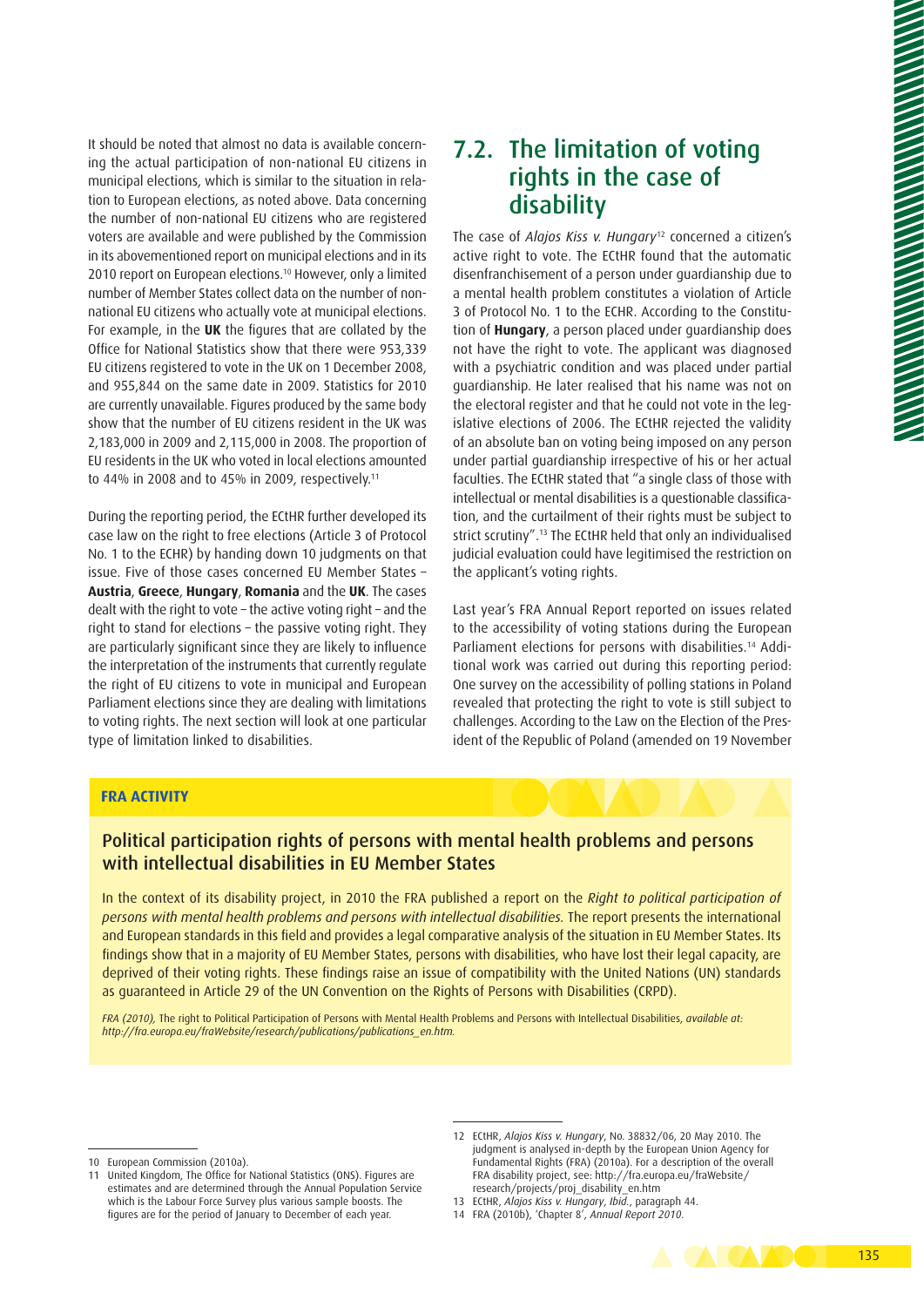2009), persons with disabilities are allowed to give power of attorney to another person, provided that he/she lives in the same municipality and is named in the register of electors. An inquiry by the Polish Ombudsman highlighted some challenges concerning the access to elections of persons with disabilities. The Polish Ombudsman inspected almost 100 polling stations that were supposedly fully accessible. The results of this monitoring showed that almost one-third of them were not adapted to wheelchair users.

In the context of its work in the area of disability, the FRA closely collaborated with the European Co-ordination Forum for the Council of Europe Disability Action Plan 2006-2015 (CAHPAH) on the reinforcement of civic rights of persons with disabilities. The European Commission for Democracy through Law ('Venice Commission') adopted an interpretative declaration of the Code of Good Practice in Electoral Matters on the Participation of People with Disabilities in Elections.15

### 7.3. The European Citizens' Initiative

*"[…] in the current debates that take place all over Europe concerning a democratic deficit of the institutions and the growing interests of democratic society and citizens in being more involved in the democratic process, the legislative initiative of citizens is increasingly regarded as a worthy corrector of the inevitable imperfections of indirect democracy."*

*Venice Commission (2008a), paragraph 80.*

The Lisbon Treaty<sup>16</sup> introduced elements of participatory democracy at the EU level for the first time in the EU's integration process, notably the European Citizens' Initiative. This type of initiative is rooted in the experience of a small number of EU Member States. It was first promoted by Austria and Italy during negotiations surrounding the Treaty of Amsterdam; it was then integrated into the proposed European Constitution. Now it is enshrined in the Treaty on European Union (TEU).

Article 11 TEU explicitly recognises the added value of participatory democracy. Citizens' participation takes two different forms. First, through "public exchanges", "dialogue with representative associations and civil society" and "consultations" – these mechanisms are now foreseen in Article 11 (1)- (3) TEU. Consultations have increased in number: in 2009, the European Commission organised 68 consultations<sup>17</sup> of which two dealt with fundamental rights and justice matters;18 and in 2010, the European Commission launched 95 consultations, seven of these on fundamental rights and justice-related issues. The second form of citizens' participation is prescribed in Article 11 (4) TEU on the European Citizens' Initiative, an institution of semi-direct democracy, whereby popular participation in public affairs is integrated as an element of representative democracy, which will now be discussed in greater detail.<sup>19</sup>

With the European Citizens' Initiative, the Lisbon Treaty introduced a new form of public participation in the European Union. Article 11 (4) TEU provides that "not less than one million citizens who are nationals of a significant number of Member States may take the initiative of inviting the European Commission, within the framework of its powers, to submit any appropriate proposal on matters where citizens consider that a legal act of the Union is required for the purpose of implementing the Treaties". In accordance with Article 24 of the Treaty on the Functioning of the European Union (TFEU), the European Parliament and the Council had to determine the conditions and procedures for such an initiative to be filed: a regulation adopted in accordance with the procedure is to determine, in particular, the minimum number of Member States from which such citizens must come.

In line with the Action Plan implementing the Stockholm Programme, the required regulation was to be adopted by the end of 2010.20 In November 2009, the European Commission published a Green Paper on a European Citizens' Initiative21 which served as a background document for the public consultation carried out from 11 November 2009 to 31 January 2010. A public hearing took place on 22 February 2010.22 On 31 March 2010, the European Commission submitted a proposal for a Regulation on the Citizens' Initiative to the European Parliament and to the Council of the European Union.23 On 14 June 2010, the Council reached agreement on the draft regulation. On 15 December 2010 and on 14 February 2011, the European Parliament and the Council, respectively, adopted the regulation on the citizens' initiative.24

*"Today we are a step closer in putting flesh to the spirit of the Lisbon Treaty: to create a participatory, inclusive and transparent EU for citizens."*

*Jerzy Buzek, President of the European Parliament*

19 European Economic and Social Committee (2010).



<sup>15</sup> European Commission for Democracy through Law ('Venice Commission') (2010a).

<sup>16</sup> For more information, see its only recital, whereby it aimed at " … enhancing the … democratic legitimacy of the Union".

<sup>17</sup> [www.ec.europa.eu/yourvoice/consultations/2009/index\\_en.htm](www.ec.europa.eu/yourvoice/consultations/2009/index_en.htm).

<sup>18</sup> [www.ec.europa.eu/justice/news/consulting\\_public/](www.ec.europa.eu/justice/news/consulting_public/news_consulting_public_en.htm) [news\\_consulting\\_public\\_en.htm.](www.ec.europa.eu/justice/news/consulting_public/news_consulting_public_en.htm)

<sup>20</sup> European Commission (2010c), p. 17.

<sup>21</sup> European Commission (2009a). All relevant documents can be found on the European Commission website at: [www.ec.europa.eu/dgs/](www.ec.europa.eu/dgs/secretariat_general/citizens_initiative/index_en.htm) [secretariat\\_general/citizens\\_initiative/index\\_en.htm](www.ec.europa.eu/dgs/secretariat_general/citizens_initiative/index_en.htm).

<sup>22</sup> European Commission (2010d).

<sup>23</sup> European Commission (2010e). See also the European Economic and Social Committee (2010) and Committee of the Regions (2010) and the European Data Protection Supervisor (EDPS) (2010).

<sup>24</sup> Regulation (EU) No. 211/2011 of the European Parliament and of the Council on the citizens' initiative, OJ 2011 L65/1.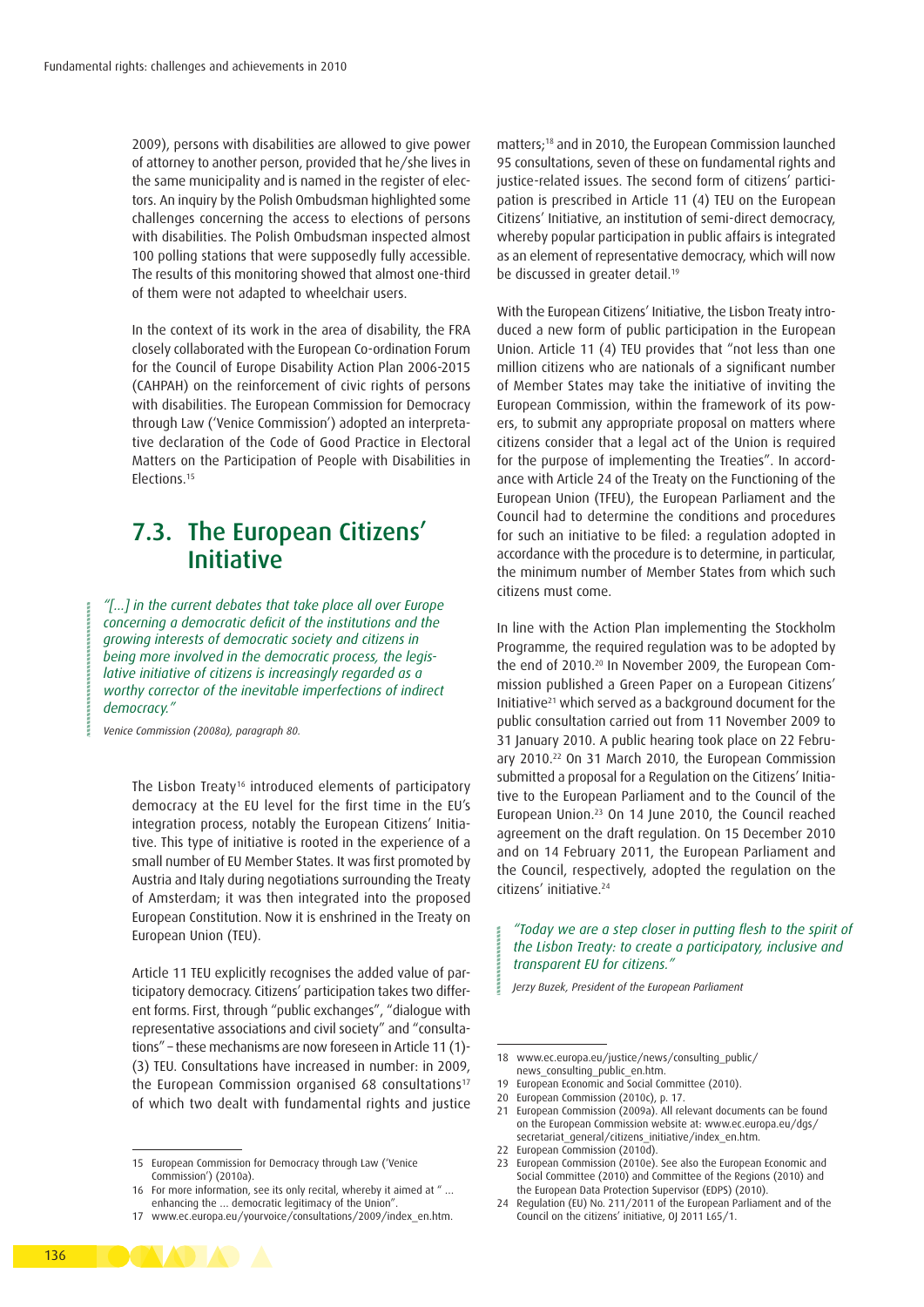The regulation requires one million signatures to come from at least one quarter of all EU Member States. Only EU citizens are eligible to sign such a Citizens' Initiative. The initiative organisers should form a citizens' committee of at least seven persons residing in seven EU Member States. A minimum number of signatories is foreseen per Member State.25 Within two months of its receipt, the European Commission shall register the Citizens' Initiative, after having checked four admissibility criteria (Article 4 (2) of the Regulation). After registration, statements of support may be collected during a 12-month period (Article 5 (5) of the Regulation), either on paper or online. As to the latter, the Commission must provide adequate software free of charge to the organisers (Article 6 (2) of the Regulation). The organisers are fully responsible for complying with the collection provisions (Article 5 (1) of the Regulation), but EU Member States are required to use "appropriate checks" in order to verify the collected signatures (Article 8 (2) of the Regulation). Once the required signatures have been collected, the Commission has three months to prepare a communication with an initial assessment of the Initiative. A joint Commission-European Parliament public hearing will then be organised and a legislative proposal should be tabled within one year or in the next Work Programme. The Commission will submit to the European Parliament and the Council a first implementation report three years after the entry into force of the regulation.

Without waiting for the adoption of the regulation, on 6 October 2010 non-governmental organisations Greenpeace and Avaaz stated that they had already collected one million signatures calling for a Europe free of GMOs. The campaign was launched in March 2010, after the European Commission announced that it intended to authorise the cultivation of a GM potato variety introduced by BASF, breaking with a *de facto* moratorium that the EU had observed since 1998.<sup>26</sup> However, as the regulation was not in place at that time, the campaign could not be counted as the first European Citizens' Initiative.

## **Outlook**

Participation of non-national EU citizens in local and European elections is an integral part of the development a full understanding of European citizenship. The European Commission has highlighted shortcomings in European Parliament participation; these should be addressed in the coming years, before the next European Parliament elections, together with a more ambitious reform of the electoral law of the European Parliament. At local level, the low rate of participation in elections of non-national EU citizens remains an issue that needs to be addressed in order to realise the

rights enshrined in the 1994 directive and in Article 40 of the Charter.

The possibility of participation of EU citizens in the Union's democratic functioning was significantly enhanced by the adoption of the European Citizens' Initiative during the reporting period. The importance of this new tool of semidirect democracy should not be underestimated. Now that the enabling regulation is in place, EU Member States will need to organise structures at national level to facilitate the gathering of one million signatures needed to launch the Citizens' Initiative. At present, it is too early to evaluate the impact of this new mechanism. However, there is no doubt that the Citizens' Initiative should help bring EU citizens closer to the important issues of European integration. 

<sup>25</sup> Annex I of the Regulation. The required minimum numbers amount to the number of Members of the European Parliament elected in each Member State multiplied by 750.

<sup>26</sup> Agence France-Presse (2010).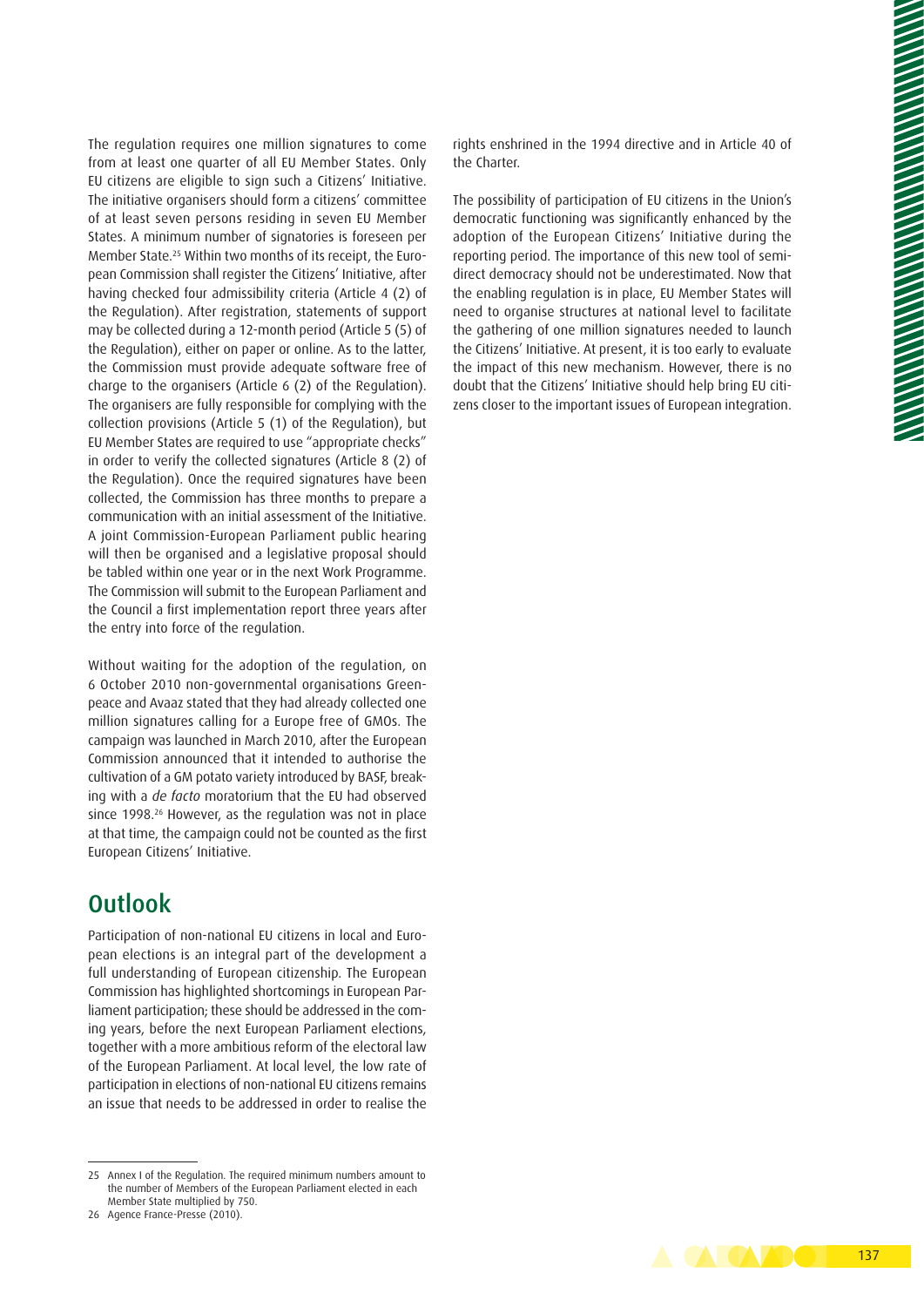## References

Agence France-Presse (2010), 'Anti-GM-crop petition tops million signatures', Brussels, 6 October 2010, available at: [www.grist.org/article/2010-10-06-anti-gm-crop-petition](www.grist.org/article/2010-10-06-anti-gm-crop-petition-tops-million-signatures/)[tops-million-signatures/](www.grist.org/article/2010-10-06-anti-gm-crop-petition-tops-million-signatures/).

Committee of the Regions (2010), *Opinion on the "European Citizens' Initiative"*, OJ 2010 C 267.

Council Directive 93/109/EC of 6 December 1993 laying down detailed arrangements for the exercise of the right to vote and stand as a candidate in elections to the European Parliament for citizens of the Union residing in a Member State of which they are not a national, OJ 1993 L 329.

Council Directive 94/80/EC of 19 December 1994 laying down detailed arrangements for the exercise of the right to vote and to stand as a candidate in municipal elections by citizens of the Union residing in a Member State of which they are not nationals, OJ 1994 L 368.

European Commission (2002), *Report on the application of Directive 94/80/EC on the right to vote and to stand as a candidate in municipal elections*, COM(2002) 260 final, Brussels, 30 May 2002.

European Commission (2009), *Green Paper on a European Citizens' Initiative*, COM(2009) 622, Brussels, 11 November 2009.

European Commission (2010a), *Report on the election of Members of the European Parliament (1976 Act as amended by Decision 2002/772/EC, Euratom) and on the participation of European Union citizens in elections for the European Parliament in the Member State of residence* (*Directive 93/109/EC*), COM(2010) 605 final, Brussels, 27 October 2010.

European Commission (2010b), *EU Citizenship Report 2010 – Dismantling the obstacles to EU citizens' rights,* COM(2010) 603 final, Brussels, 27 October 2010.

European Commission (2010c), *Communication from the Commission to the European Parliament, the Council, the European Economic and Social Committee and the Committee of the Regions – Delivering an area of freedom and justice for Europe's citizens - Action Plan Implementing the Stockholm Programme,* COM(2010) 171 final, Brussels, 20 April 2010.

European Commission (2010d), *Outcome of the public consultation on the Green Paper on a European Citizen's Initiative,* Staff Working Paper, SEC(2010) 370, Brussels, 31 March 2010.

European Commission (2010e), *Proposal for a regulation of the European Parliament and of the Council on the citizen's initiative,* COM(2010) 119 final, Brussels, 31 March 2010.

European Court of Human Rights (ECtHR), *Alajos Kiss v. Hungary*, No. 38832/06, 20 May 2010.

European Data Protection Supervisor (EDPS) (2010), *Opinion on the proposal for a Regulation of the European Parliament and of the Council on the citizens' initiative*, OJ 2010 C 323.

European Economic and Social Committee (2010), *Opinion on the implementation of the Lisbon Treaty: participatory democracy and the European citizens' initiative (Article 11)*, Doc. SC/32, Brussels, 17 March 2010.

European Parliament (2010a), *Draft Report on a Proposal for a modification of the Act concerning the election of the Members of the European Parliament by direct universal suffrage of 20 September 1976,* Doc 2009/2134 (INI), 5 November 2010.

European Union Agency for Fundamental Rights (FRA) (2010a), *The right to political participation of persons with mental health problems and persons with intellectual disabilities,* Luxembourg, Publications Office of the European Union.

European Union Agency for Fundamental Rights (2010b), 'Chapter 8', in *Annual Report 2010*, Vienna, FRA.

European Commission for Democracy through Law ('Venice Commission') (2008a), *Report on Legislative Initiative,* Study No. 446/2007, Doc. CDL-AD(2008) 35, 17 December 2008.

European Commission for Democracy through Law ('Venice Commission') (2010a), *Interpretative Declaration of the Code of Good Practice in Electoral Matters on the Participation of People with Disabilities in Elections,* Study No. 584/2010*,* Doc. CDL-AD (2010)36, Regulation (EU) No. 211/2011 of the European Parliament and of the Council on the citizens' initiative, OJ 2011 L65/1.